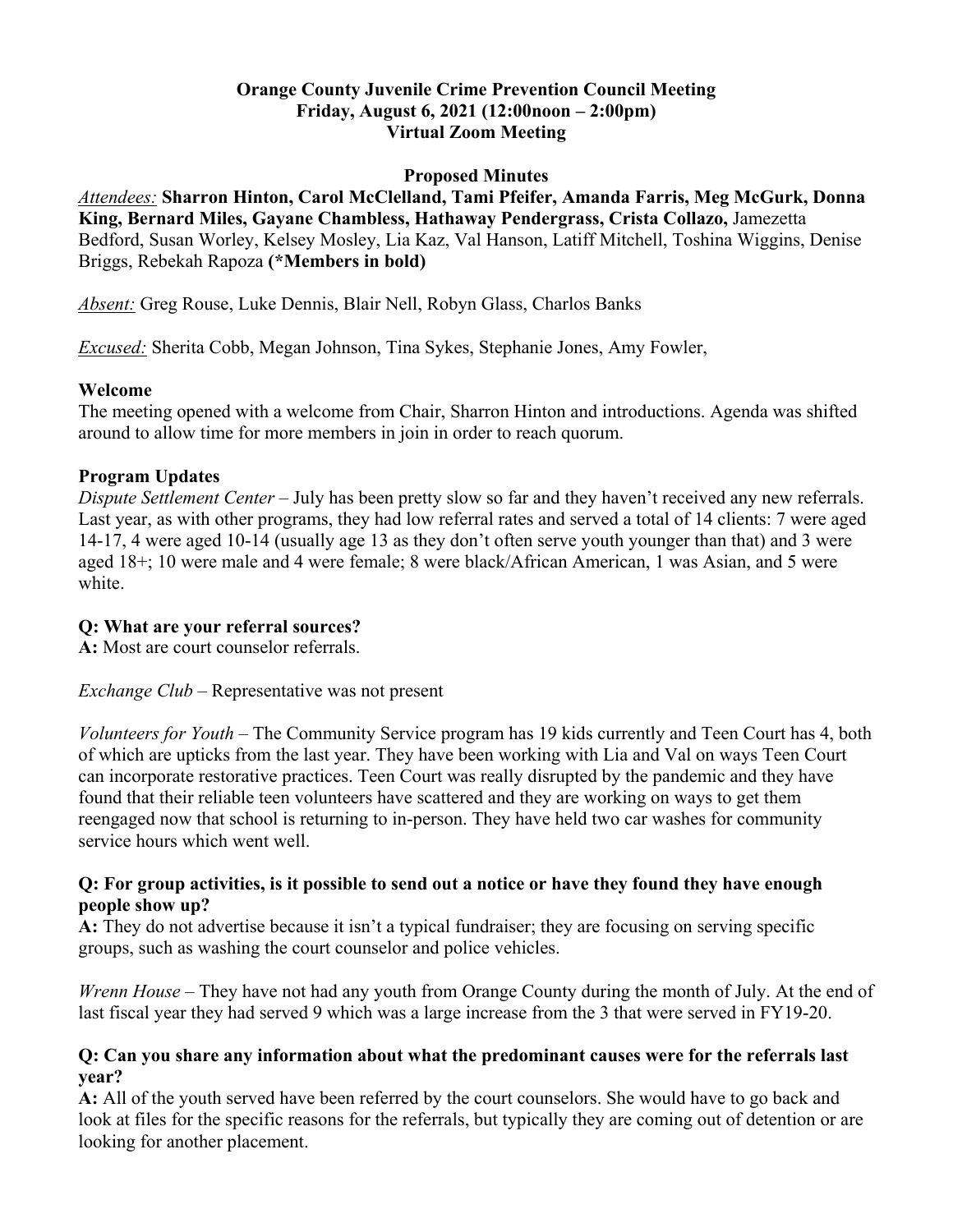### **JJ Data Report**

Jon Berkeley has been hired as the new court counselor supervisor; he was unable to attend today's meeting but will be joining future meetings.

They are currently transitioning from one reporting system to another and do not have access to either at the moment so there is no monthly data to report. However, at the last meeting a council member had asked about some Raise the Age data and she was able to pull that. From December 1, 2020 to April 30, 2021, they saw many minor offenses, including: simple assault, simple possession of a controlled substance, resisting an officer, and injury to property. However, they have had some more serious offenses, including robbery with a dangerous weapon and first degree burglary. The minor offenses are staying within juvenile court; however, the more serious ones are going through the transfer process. These offenses are not necessarily being committed by Orange County youth, but could be youth who are coming to, or traveling through, the county.

### **Q: As we are talking about Raise the Age, if a youth is moved to Superior Court because of the offense, how can they come back down to juvenile court? Is that even a possibility? Is there any way the JCPC can help advocate to have more cases kept in juvenile court?**

**A:** If the District Attorney sends an indictment up to adult court, it is not possible for a judge to overrule it. In order for it to be sent back to juvenile court, the DA would have to agree for the transfer. The JCPC can help advocate by speaking with the DA. While A-G felonies require a mandatory transfer, the case can be remanded back down if initiated by the DA.

## **Minutes Review and Approval**

Quorum was not met; June 2021minutes approval will be tabled until October meeting.

## **JCPC Business**

*JCPC Work Plan Calendar* – This is the calendar of activities that the JCPC needs to complete each fiscal year. It provides an overview of the work of the JCPC that needs to take place in order to meet our goals as the end of the year, including the risk and needs assessment, program evaluations/monitoring, request for proposals, and funding recommendations. This calendar will serve as our template for our work for the fiscal year. This document is provided by the Department for JCPCs to be able to see all of the required legislative mandates. If you see an activity in a particular month that we don't do in that month, just know that it is a fluid calendar and the months may not match exactly.

*Conflict of Interest Form* – Every voting council member must sign this form every year certifying that they have no interest in the programs or agencies that receive funding. In the event that someone has checked "yes", that there is a conflict, there needs to be a short explanation of how the JCPC will handle the conflict (could be a simple as the member abstaining from funding votes). Technically, members should not be voting until the form has been completed and submitted. Please get those signed and returned to Rebekah as soon as possible.

*Committee Sign-Up* – We have Monitoring, Risk & Needs, and Funding committees. Wherever your level of interest falls, please feel free to sign up for one or more committees that you'd like to participate in. They all do important work that is integral to the larger work of the board and we need everyone's participation.

*Risk and Needs Committee date* change – Typically the work of the Risk and Needs Committee has happened in January but it is proposed to move that committee to earlier in the fiscal year, around October. The work of this committee typically is the starting point for the rest of the work – request for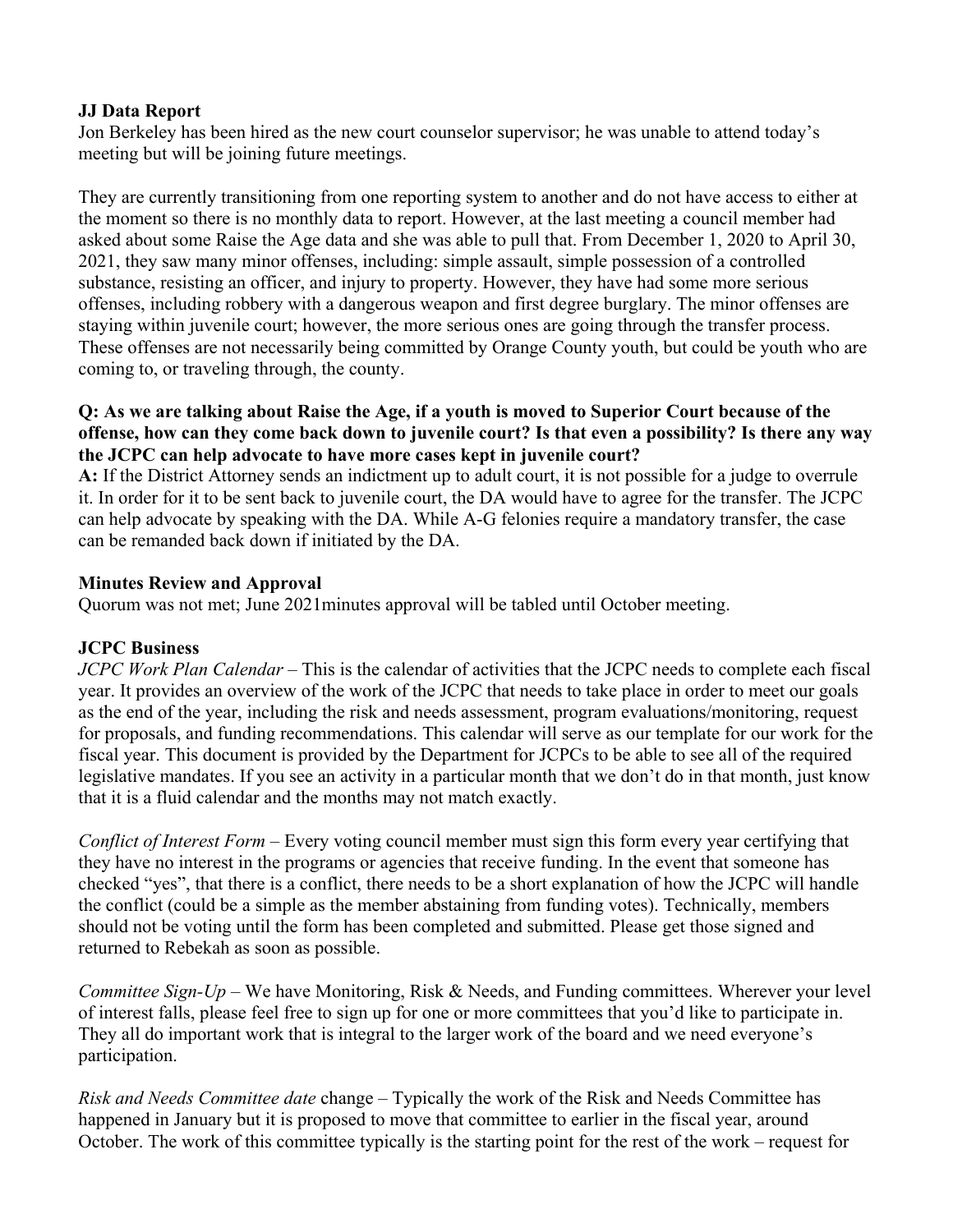proposals, funding decisions, and annual plan process – and starting it earlier would provide more time to accomplish the subsequent work without being pressed for time.

All of the committee work is important and typically they only meet one time. The Risk and Needs Committee is the only one that is open to everyone and it is encouraged to have community members and program providers also involved as the data is reviewed because they may be able to provide additional information.

The following attendees volunteered for the Risk and Needs Committee: Gayane Chambless, Tami Pfeifer, Crista Collazo, and Latiff Mitchell; Bernard Miles volunteered for the Funding Committee.

# **Consultant Update**

The due date for Final Accounting has passed and Denise is currently reviewing the documentation.

Program providers should mark their calendars to present their FY20-21 Measurable Objectives report at the October meeting. Before you run the report, please go into client tracking and make sure the data has been cleaned up and all errors have been fixed. If you need any assistance, please reach out to Denise.

## JCPC Member Orientation presentation

Juvenile Crime Prevention Councils were established as part of the Juvenile Justice Reform Act of 1998. They are a partnership between the state, county, and program providers. The intent of the JCPC is to prevent juveniles who are at-risk from becoming delinquent by providing the right services at the right time to the right kids. The JCPCs were granted specific powers and duties in order to be able to get the work done. Among them are: looking at local data (risk and needs) to determine gaps in services; evaluating program performance; and providing funds for treatment of juveniles.

JCPC membership is legislatively mandated and must include individuals in certain positions with the ability for county commissioners to add up to 7 members of their choosing; membership cannot exceed 26. Some positions can appoint a designee to serve in their spot and only those on the membership listing who have been approved by the county commissioners can vote on JCPC matters. JCPC officer positions include Chair, Vice Chair, Secretary, and Treasurer (this position is optional). The Chair and Vice Chair are responsible for conducting the meetings; in the event neither is able to attend, members can appoint and vote on a member to fill in at the beginning of the meeting.

In order to help get work done in between meetings, JCPC has sub-committees: Risk and Needs, Monitoring, Funding, Nomination, and Executive (JCPC Officers and Chairs of committees). All meetings are subject to open meeting law and dates/times/location must be posted. Committee work is extremely important and where a lot of JCPC work gets done so it's important that members get involved in the committees.

Annual tasks of the Council include: completing a Conflict of Interest form, studying risk and needs data to be able to come up with request for proposals, interviewing funding applicants, evaluating program providers, making funding decisions to present to the County Commissioners, and completing and submitting an approved County Funding Plan and Certification. Certification is required every year and funds cannot be released by the State until it has been received. By completing the Certification we are saying that all of the legislative requirements are addressed: membership, by-laws, elected officers, conflict of interest, meeting frequency, open meetings, recorded minutes, and funding and planning activities.